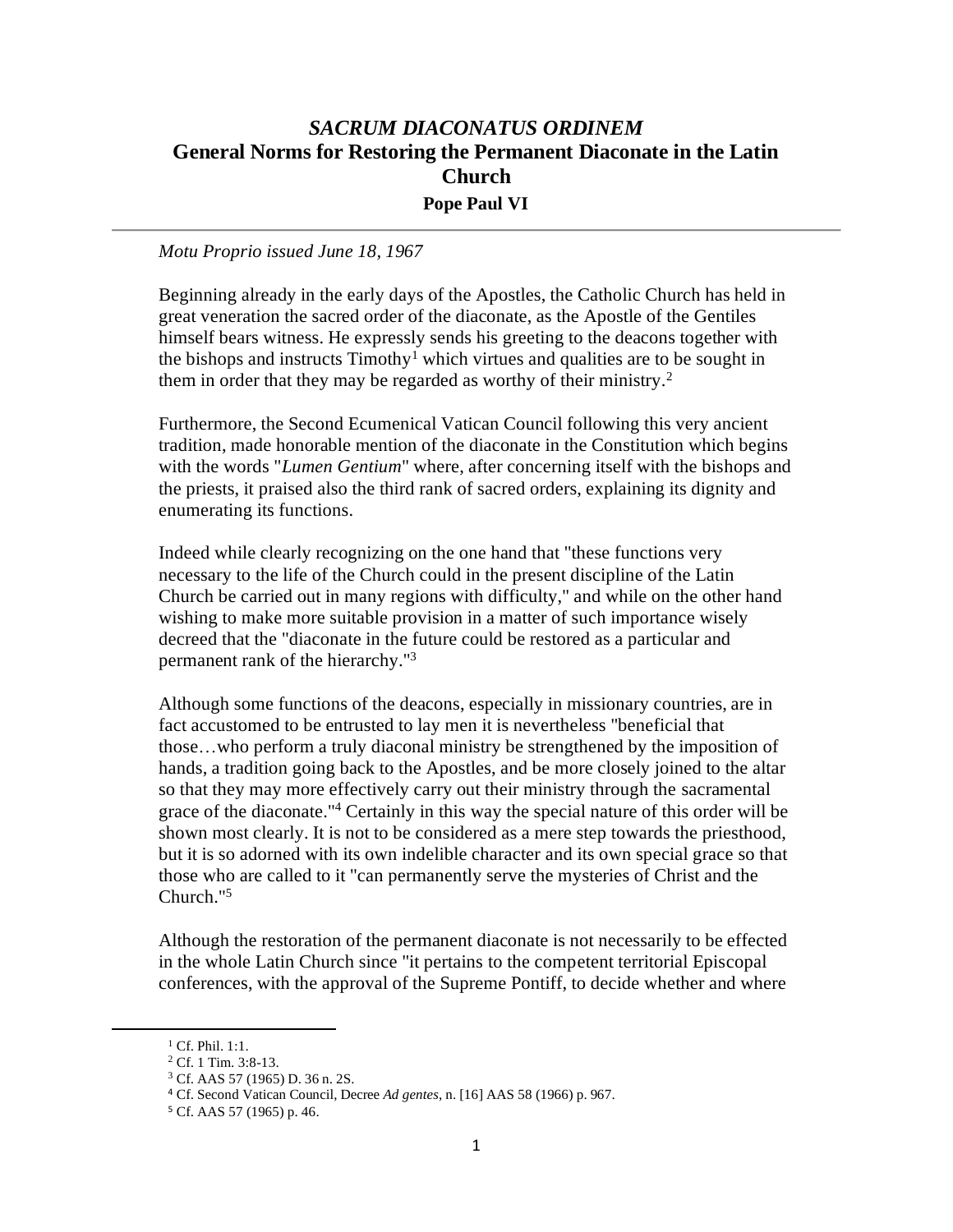it is timely that deacons of this kind be ordained for the care of souls,"<sup>6</sup> we therefore consider it not only proper but also necessary that specific and precise norms be given to adapt present discipline to the new precepts of the Ecumenical Council and to determine the proper conditions under which not only the ministry of the diaconate will be more advantageously regulated, but the training also of the candidates will be better suited to their different kinds of life, their common obligations and their sacred dignity.

Therefore, in the first place, all that is decreed in the Code of Canon Law [code of 1917] about the rights and obligations of deacons, whether these rights and obligations be common to all clerics, or proper to deacons—all these, unless some other disposition has been made, we confirm and declare to be in force also for those who will remain permanently in the diaconate. In regard to these we moreover decree the following.

# **I**

1. It is the task of the legitimate assemblies of bishops of episcopal conferences to discuss, with the consent of the Supreme Pontiff whether and where—in view of the good of the faithful—the diaconate is to be instituted as a proper and permanent rank of the hierarchy.

2. When asking the Apostolic See for approval, the reasons must be explained which favor the introduction of this new practice in a region as well as the circumstances which give well-founded hope of success. Likewise, the manner will have to be indicated in which the new discipline will be implemented, that is to say, whether it is a matter of conferring the diaconate on "suitable young men for whom the law of celibacy must remain intact, or on men of more mature age, even upon those living in the married state," or on both kinds of candidates.

3. Once the approval of the Holy See has been obtained, it is within the powers of each Ordinary, within the sphere of his own jurisdiction, to approve and ordain the candidates, unless special cases are concerned which exceed his faculties.

Let the Ordinaries, in drawing up the report on the state of their diocese, also mention this restored discipline.

<sup>6</sup> Ibid., p. 36.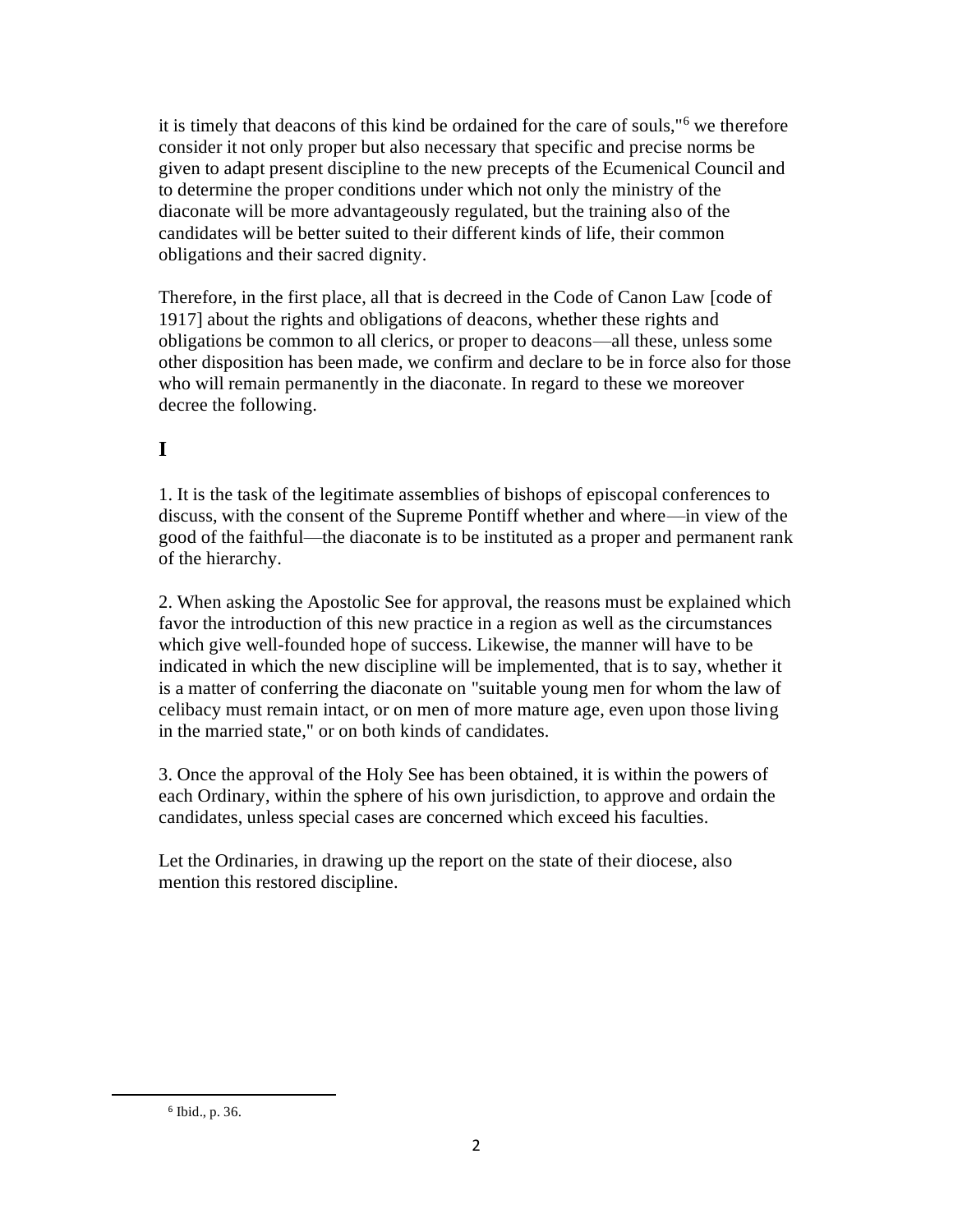#### **II**

4. By the law of the Church, confirmed by the Ecumenical Council itself, young men called to the diaconate are obliged to observe the law of celibacy.

5. The permanent diaconate may not be conferred before the completion of the 25th year. Nevertheless, an older age can be required by the episcopal conferences.

6. Let young men to be trained for the diaconal office be received in a special institute where they will be put to the test and will be educated to live a truly evangelical life and prepared to fulfill usefully their own specific functions.

7. For the foundation of this institute, let the bishops of the same country, or, if advantageous, of several countries according to the diversity of circumstances, join their efforts. Let them choose, for its guidance, particularly suitable superiors, and let them establish most accurate norms regarding discipline and the ordering of studies, observing the following prescriptions.

8. Let only those young men be admitted to training for the diaconate who have shown a natural inclination of the spirit to service of the sacred hierarchy and of the Christian community and who have acquired a sufficiently good store of knowledge in keeping the custom of their people and country.

9. Specific training for the diaconate should be spread over a period of at least three years. The series of subjects, however, should be arranged in such a way that the candidates are orderly and gradually led to carrying out the various functions of the diaconate skillfully and beneficially. Moreover, the whole plan of studies can be so arranged that in the last year special training be given for the various functions which deacons especially will carry out.

10. To this moreover should be added practice and training in teaching the elements of the Christian religion to children and other faithful, in familiarizing the people with sacred chant and in directing it, in reading the sacred books of Scripture at gatherings of the faithful, in addressing and exhorting the people, in administering the sacraments which pertain to them, in visiting the sick, and in general in fulfilling the ministries which can be entrusted to them.

11. Older men, whether single or married, can be called to the diaconate. The latter, however, are not to be admitted unless there is certainty not only about the wife's consent but also about her blameless Christian life and those qualities which will neither impede nor bring dishonor on the husband's ministry.

12. The older age in this case is reached at the completion of the thirty-fifth year. Nevertheless, the age requirement is to be understood in this sense, namely, that no one can be called to the diaconate unless he has gained the high regard of the clergy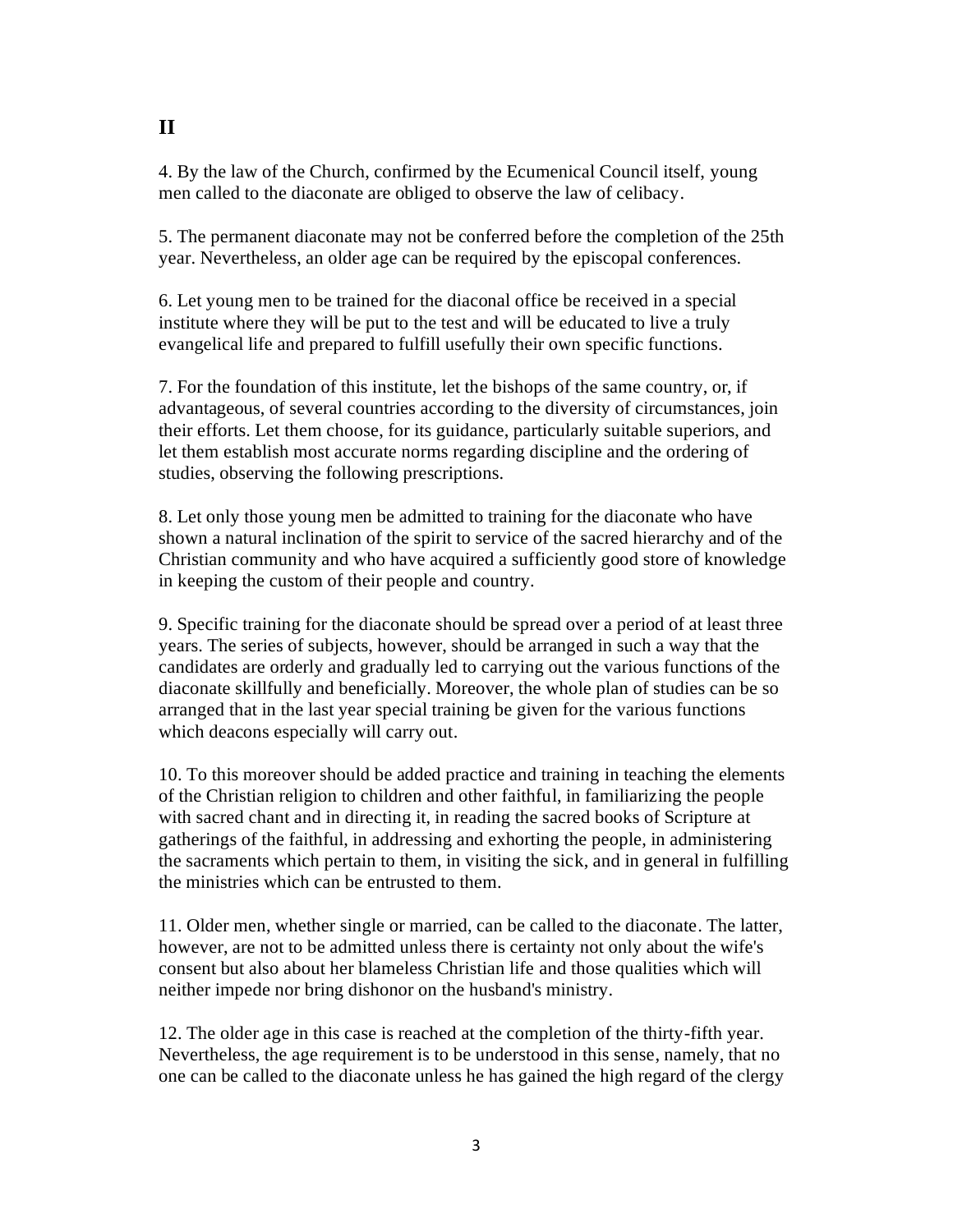and the faithful by a long example of truly Christian life, by his unexceptionable conduct, and by his ready disposition to be of service.

13. In the case of married men care must be taken that only those are promoted to the diaconate who while living many years in matrimony have shown that they are ruling well their own household and who have a wife and children leading a truly Christian life and noted for their good reputation.<sup>7</sup>

14. It is to be desired that such deacons be possessed of no small learning about which we have spoken in numbers 8, 9, 10 above, or that they at least be endowed with that knowledge which in the judgment of the Episcopal Conference is necessary for them to carry out their specific functions. Consequently they are to be admitted for a time in a special school where they are to learn all that is necessary for worthily fulfilling the diaconal ministry.

15. Should this be impossible, let the candidate be entrusted for his education to an outstanding priest who will direct him, and instruct him and be able to testify to his prudence and maturity. Care must always and emphatically be taken that only suitable and skilled men may be admitted to the sacred order.

16. Once they have received the order of deacon, even those who have been promoted at a more mature age, cannot contract marriage by virtue of the traditional discipline of the Church.

17. Let care be taken that the deacons do not exercise an art or a profession which in the judgment of the local Ordinary is unfitting or impedes the fruitful exercise of the sacred office.

### **IV**

18. Any deacon who is not a professed member of a religious family must be duly enrolled in a diocese.

19. The norms in force with regard to caring for the fitting sustenance of priests and guaranteeing their social security are to be observed also in favor of the permanent deacons taking into consideration also the family of married deacons and keeping article 21 of this letter in mind.

20. It is the function of the Episcopal Conference to issue definite norms on the proper sustenance of the deacon and his family if he is married in keeping with the various circumstances of place and time.

<sup>7</sup> Cf. 1 Tim. 3:10-12.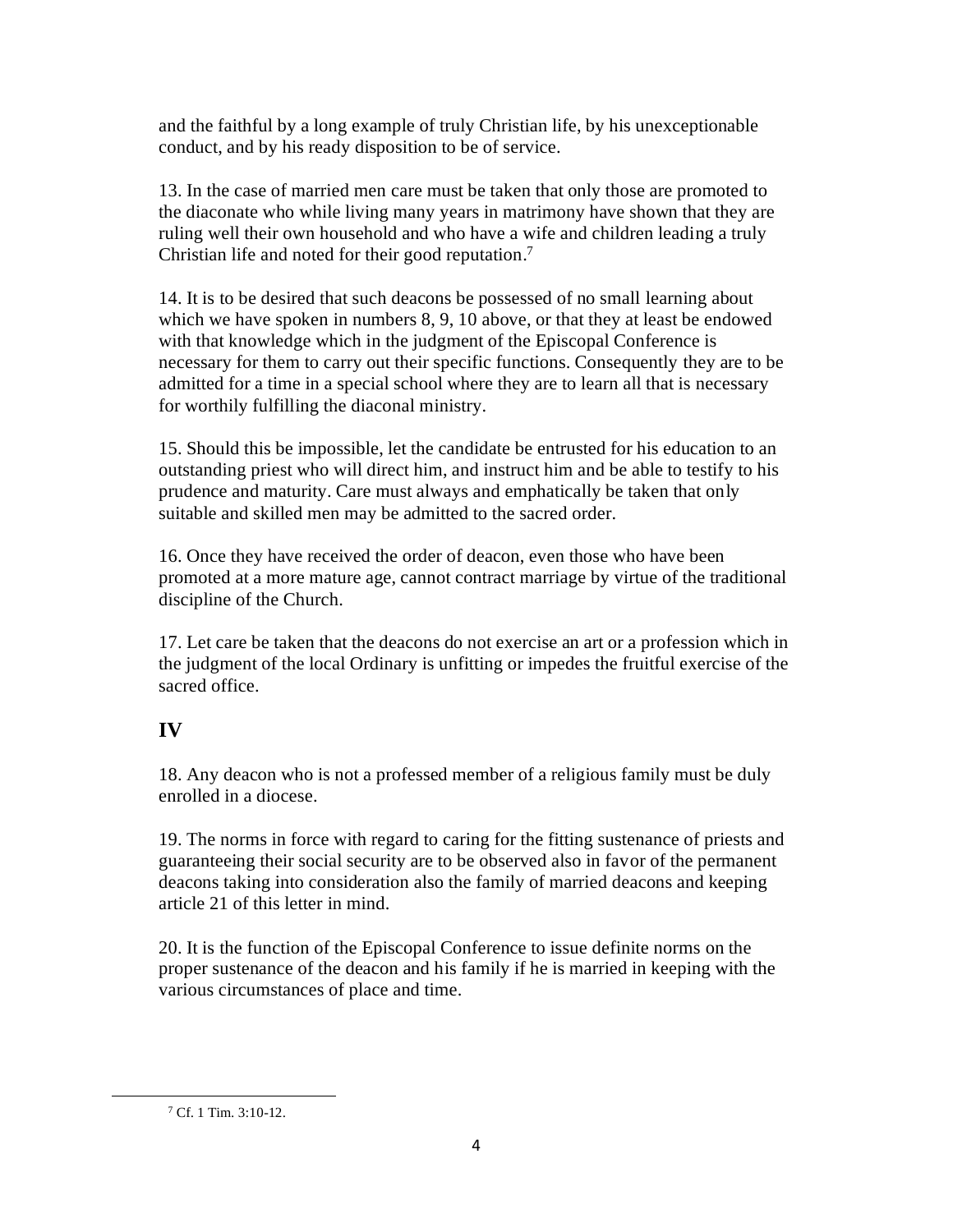21. According to the above-mentioned Constitution of the Second Vatican Council it pertains to the deacon, to the extent that he has been authorized by the local Ordinary to attend such functions:

- 1. To assist the bishop and the priest during liturgical actions in all things which the rituals of the different orders assign to him;
- 2. To administer baptism solemnly and to supply the ceremonies which may have been omitted when conferring it on children or adults;
- 3. To reserve the Eucharist and to distribute it to himself and to others, to bring it as a Viaticum to the dying and to impart to the people benediction with the Blessed Sacrament with the sacred ciborium;
- 4. In the absence of a priest, to assist at and to bless marriages in the name of the Church by delegation from the bishop or pastor observing the rest of the requirements which are in the Code of Canon Law<sup>8</sup> with Canon 1098 remaining firm and where what is said in regard to the priest is also to be understood in regard to the deacon;
- 5. To administer sacramentals and to officiate at funeral and burial services;
- 6. To read the sacred books of Scripture to the faithful and to instruct and exhort the people;
- 7. To preside at the worship and prayers of the people when a priest is not present;
- 8. To direct the liturgy of the word, particularly in the absence of a priest;
- 9. To carry out, in the name of the hierarchy, the duties of charity and of administration as well as works of social assistance.
- 10. To guide legitimately, in the name of the parish priest and of the bishop, remote Christian communities;
- 11. To promote and sustain the apostolic activities of laymen.

23. All these functions must be carried out in perfect communion with the bishop and with his presbytery, that is to say, under the authority of the bishop and of the priest who are in charge of the care of souls in that place [parish].

24. Deacons, as much as possible, should have their part in pastoral councils.

**V**

<sup>8</sup> Cf. canons 1095 #2, and 1096.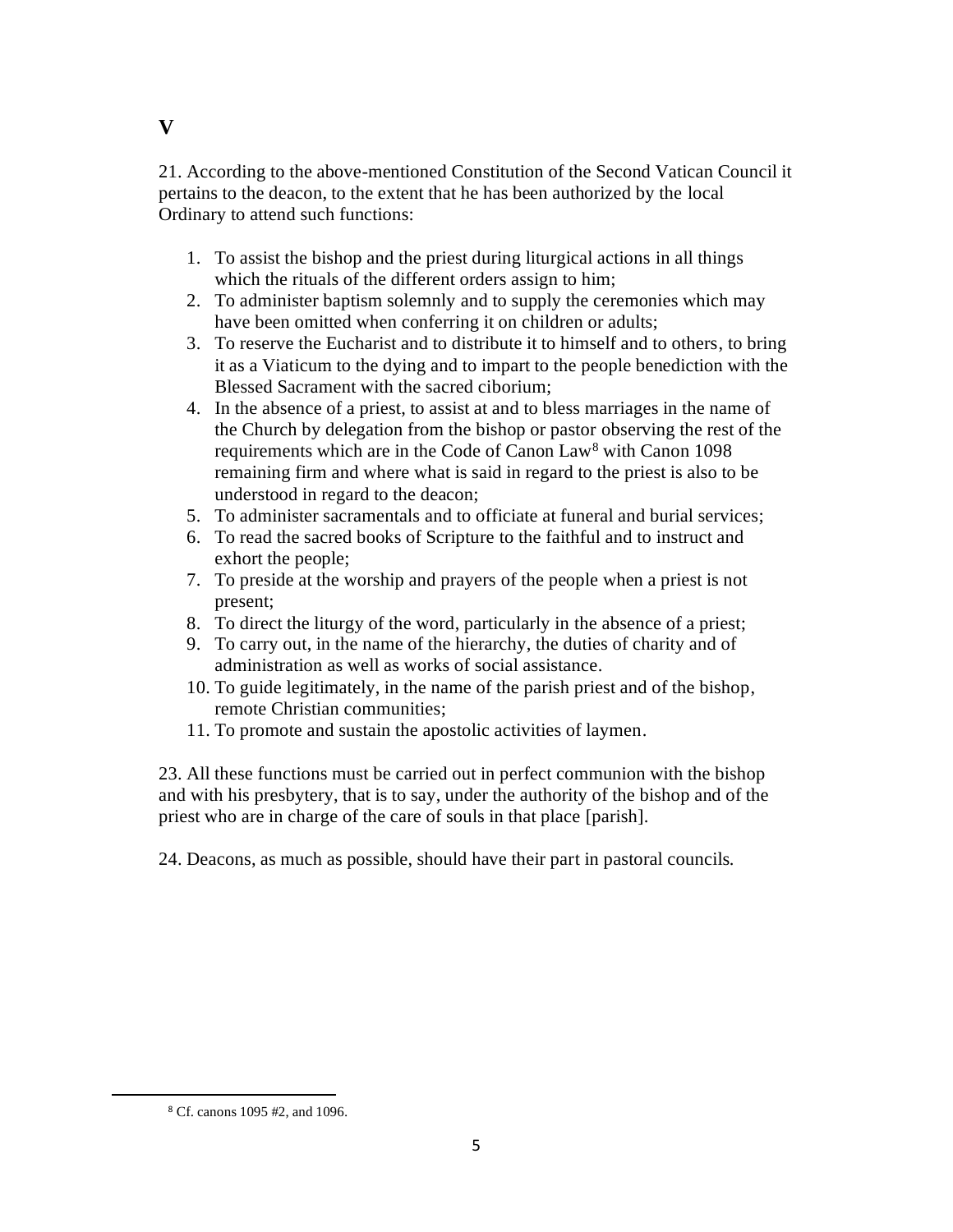### **VI**

25. Let the deacons, as those who serve the mysteries of Christ and of the Church, abstain from all vice and endeavor to be always pleasing to God "ready for every good work"<sup>9</sup> for the salvation of men. By reason, therefore, of the order received they must surpass by far all the others in the practice of liturgical life, in the love for prayer, in the divine service, in obedience, in charity, in chastity.

26. It will be the task of the episcopal conference to establish more efficacious norms to nourish the spiritual life of the deacons, both celibate and married. Let the local Ordinaries, however, see to it that all the deacons: 1) devote themselves assiduously to reading and meditating on the word of God; 2) frequently and if possible every day, participate actively in the sacrifice of the Mass, receive the sacrament of the Most Holy Eucharist and devoutly visit the Sacrament; 3) purify their souls frequently with the sacrament of Penance and, for the purpose of receiving it worthily, examine their conscience each day; 4) venerate and love the Virgin Mary, the Mother of God with fervent devotion.

27. It is a supremely fitting thing that permanent deacons recite every day at least part of the Divine Office, to be determined by the episcopal conference.

28. Diocesan deacons must, at least every third year, attend spiritual exercises in a religious house or pious institution designated by the Ordinary.

29. Deacons are not to neglect studies, particularly the sacred ones; let them read assiduously the sacred books of the Scripture; let them devote themselves to ecclesiastical studies in such a way that they can correctly explain Catholic teaching to the rest and become daily more capable of instructing and strengthening the minds of the faithful.

For this purpose, let the deacons be called to meetings to be held at specified times at which problems regarding their life and the sacred ministry are treated.

30. Because of the special character of the ministry entrusted to them they are bound to show reverence and obedience to the bishop; the bishops, however, should in the Lord highly esteem these ministers of the people of God and love them with the love of a father. If for a just cause a deacon lives for a time outside his own diocese he should willingly submit to the supervision and authority of the local Ordinary in those matters which pertain to the duties and functions of the diaconal state.

31. In the matter of wearing apparel the local custom will have to be observed according to the norms set down by the episcopal conference.

<sup>9</sup> Cf. 2 Tim. 2:21.